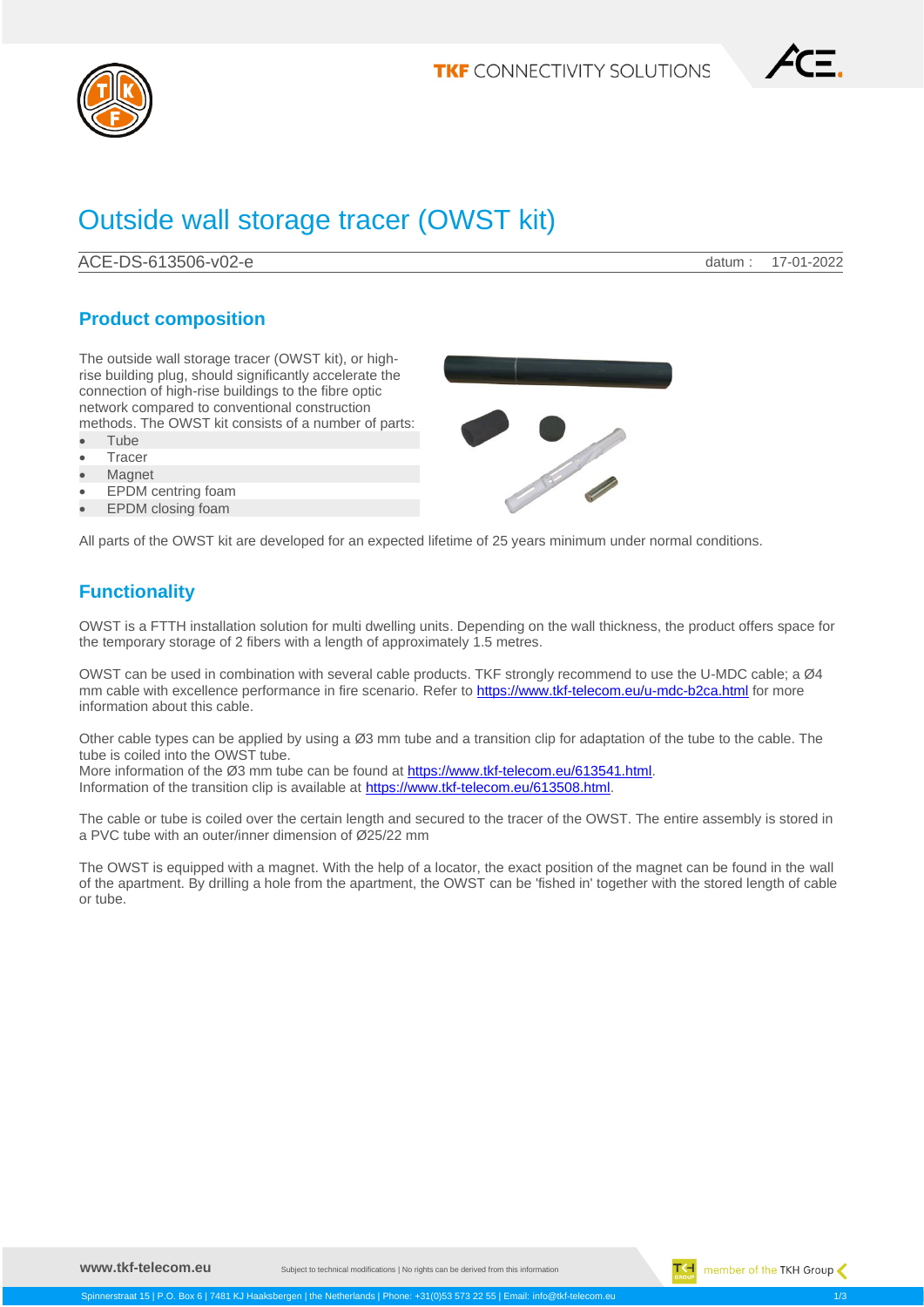

### **Parts kit**

The regular OWST is delivered as a composed product and available under article number 613506. A kit contains the parts listed below.

#### **Tracer**

The tracer is an important part of the kit. 3 Functionalities are integrated:

- 1- Container of the magnet
- 2- Housing for a SC-connector<br>- 3- Cable fixation
- 3- Cable fixation

Cable fixation offers the possibility to fix cables (tubes) with a diameter (range) of Ø3 - 4 mm, Ø1.8 mm or Ø900 µm.



| Material            |                       | ABS                        |
|---------------------|-----------------------|----------------------------|
| Pulling force - max | [kq/cm <sup>2</sup> ] | 480                        |
| Length              | [mm]                  | 112.75                     |
| Maximum diameter    | [mm]                  | Ø 11.7                     |
| Shore-D hardness    |                       | $75 \pm 2$                 |
| Colour              |                       | White (similar to RAL9010) |

#### **Tube**

PVC-U has very good chemical and electrical properties. It is not resistant to UV-radiation. PVC-U has been shown to be physiologically harmless.



| <b>Material</b>    |                   | $PVC-U - fully$ recyclable      |
|--------------------|-------------------|---------------------------------|
| Color              |                   | Fully colored - grey (RAL 7011) |
| Diameter           | [mm]              | 25                              |
| Wall thickness     | [mm]              | 1.5                             |
| Length             | $\lceil m \rceil$ | 0.23 (standard)                 |
| Weight             | [kg]              | 0.175                           |
| Classification     |                   | <b>PN10</b>                     |
| Temperature range: | [°C]              |                                 |
| During operation   |                   | $-20 \sim 70$                   |
| Installation       |                   | $0 - 45$                        |
| Transport          |                   | $-5 \sim 45$                    |
|                    |                   |                                 |

#### **Magnet**

The magnet is located in the front part of the tracer and serves as a detection element.

Spinnerstraat 15 | P.O. Box 6 | 7481 KJ Haaksbergen | the Netherlands | Phone: +



| Shape    |      | bar                      |
|----------|------|--------------------------|
| Diameter | [mm] | Ø8                       |
| Height   | [mm] | 30                       |
| Material |      | <b>NdFeB</b>             |
| Coating  |      | Nickel-plated (Ni-Cu-Ni) |
| Weight   | [g]  | 11                       |

#### Disposal tips

Small amounts of used neodymium magnets can be thrown out with the regular trash. Larger amounts of magnets need to be recycled as scrap metal.